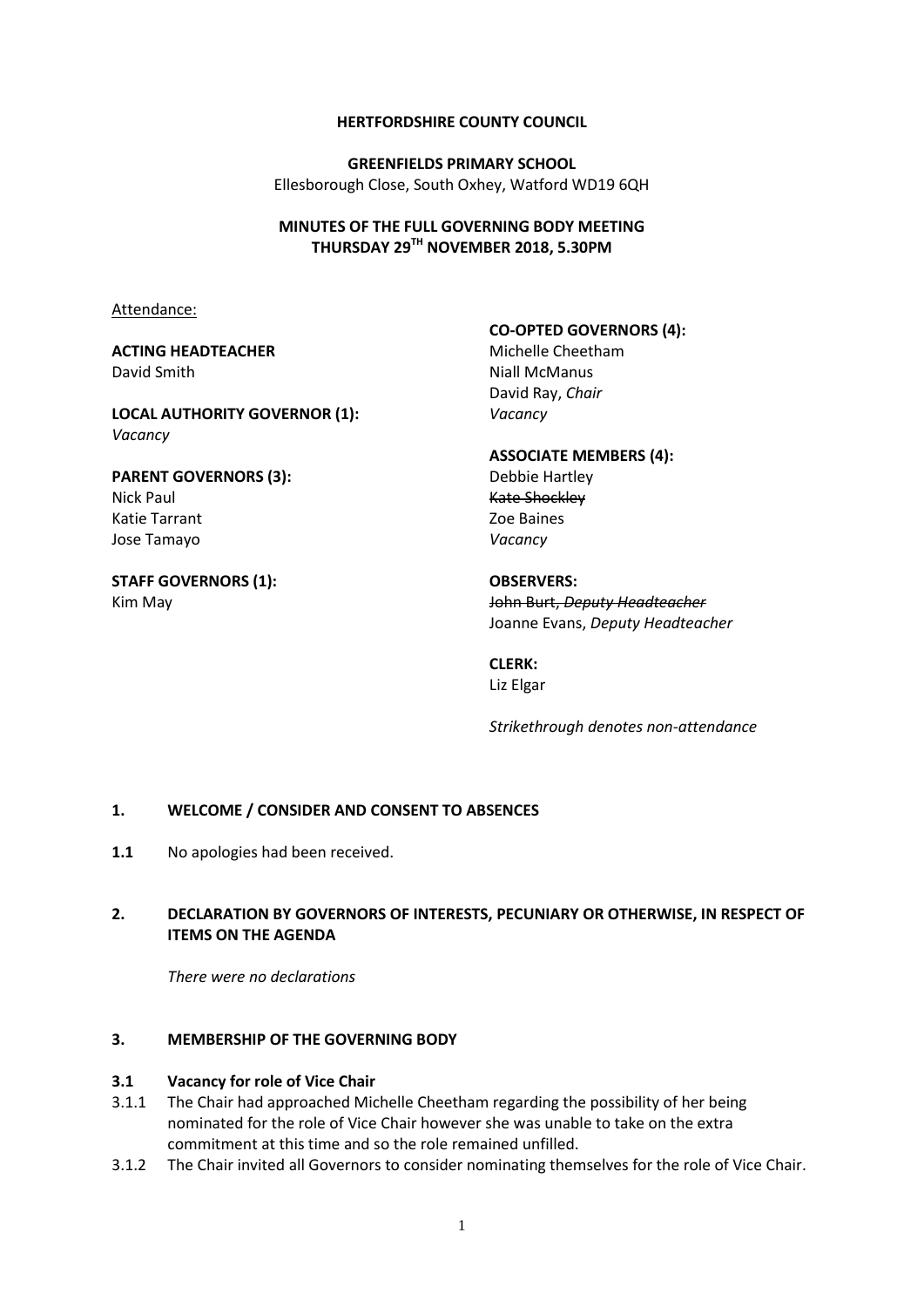- **3.2 Vacancy for Local Authority Governor:** The Chair reported that Herts Governance had forwarded details of a candidate for the role of Local Authority Governor, with whom the Chair is now in contact.
- **3.3 Vacancy for Co-opted Governor:** The Governing Body unanimously agreed to elect Debra Hartley into the role of Co-opted Governor.

## **3.4 Vacancy for Associate Member of the Governing Body**

- 3.4.1 The Chair: suggested that a governor with an Early Years background might be useful, as former Associate Member Carole Prior had previously filled this role.
- 3.4.2 Finance and HR were also suggested as useful backgrounds or skills in prospective Associate Members or Governors and all members were asked to consider possible contacts.

#### **3.5 Kate Shockley**

- 3.5.1 The Chair agreed to contact Kate Shockley to ask if she wished to continue as an Associate Member in view of her non-attendance of meetings over a period of over six months. **ACTION: Chair**
- 3.5.2 The Governing Body agreed that it should aim to maintain the link between Greenfields and Merchant Taylors' School

## **4. TO APPROVE THE MINUTES OF THE MEETING HELD ON 26TH SEPTEMBER 2018**

*The minutes were agreed to be an accurate record of the meeting and were signed by the Chair*

#### **5. MATTERS ARISING FROM THE MINUTES**

#### **5.1 GDPR Policy** *(Item* **7.2***)*

5.1.1 The Chair agreed to contact Eastbury Farm School, which had recently undergone a GDPR audit, in order to see the report of their audit and arrange for the Chair and Jose Tamayo to visit and discuss it with them.

#### **ACTION: Chair**

5.1.2 Niall McManus agreed to arrange for Jose Tamayo to meet with Northwood School's Data Protection Officer.

#### **ACTION: Niall McManus**

5.1.3 Zoe Baines also offered to meet with Jose to discuss GDPR at St Helen's School.

*Michelle Cheetham and Nick Paul arrived at this point*

#### **5.2 Children Missing in Education** *(Item* **11.2***)*

- 5.2.1 The Governing Body noted that drafting a Children Missing in Education Policy remained a point for action.
- 5.2.2 The Chair agreed to try to locate a Herts model policy, make it specific to Greenfields and then then bring to the Governing Body for ratification. **ACTION: Chair**

*The Governing Body noted that all other points for action had been either fulfilled or would be covered within the agenda of this meeting*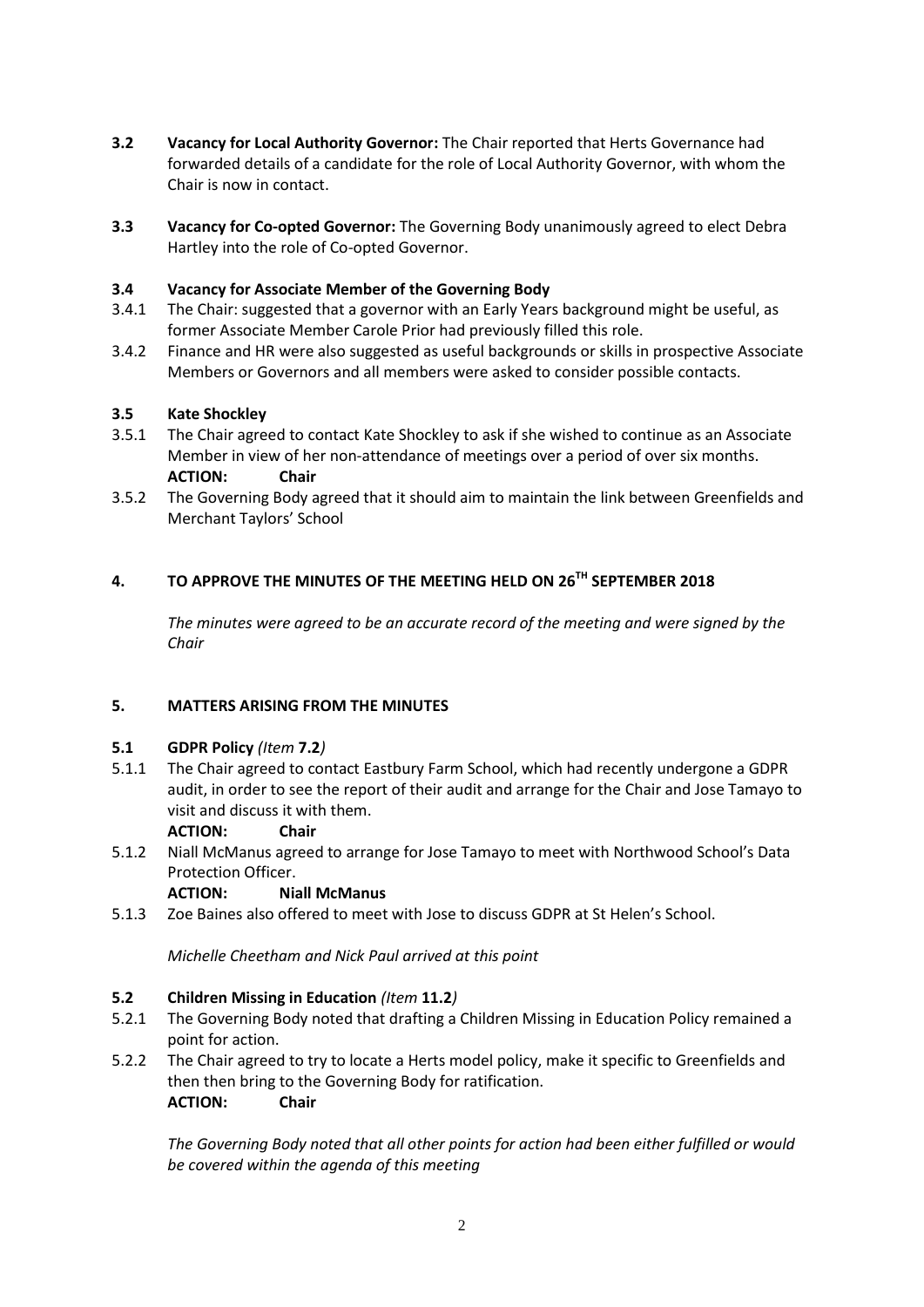## **6. TO RECEIVE THE HEADTEACHER'S WRITTEN REPORT PLUS ADDITONAL UPDATE** *Circulated prior to meeting*

**6.1 Staffing:** Michelle Cheetham asked why two job-share members of the teaching staff had left the school. The Headteacher replied that the members of staff had not stated their reason however the authority they had gone on to work for was Hillingdon, which offered London Weighting and therefore higher rates of pay.

## **6.2 Pay Award**

- 6.2.1 The Chair asked if there was a performance-related element to the Pay Award, to which the Headteacher replied that there was not and that it was intended to reflect the increased cost of living.
- 6.2.2 The Chair asked how other schools were implementing the Pay Award. The Headteacher explained that they were implementing it according to these same recommendations and advised that if Greenfields were to do it any differently, staff retention and morale could be adversely affected. The Governing Body noted this.
- 6.2.3 Both Nick Paul and Zoe Baines requested specific figures relating to the Pay Award and the impact it would have on the wider school budget. The Headteacher agreed to request these from Janet Eavis from Herts, who was due to visit the school within the next few weeks. It was the Chair's and the Headteacher's understanding that the expected pay awards had been included in the most recent forecast but this would be confirmed. **ACTION: Headteacher**
- 6.2.4 The Governing Body agreed to the implantation of the Pay Award as recommended in the Headteacher's Report.

## **6.3 Quality of Teaching**

- 6.3.1 The Headteacher wished it to be noted that the NQT on the staff had made very good progress and he was very pleased with her teaching and her work so far.
- 6.3.2 Michelle Cheetham remarked how Year 6 had made significant progress from 2017-2018. The Headteacher commented that Year 6 had been fortunate to have had consistency and good quality teaching plus they were a smaller class than average.

## **6.4 Attendance**

- 6.4.1 The Headteacher was disappointed to report that the lowest attendance figure this term had been 87.7%.
- 6.4.2 Zoe Baines asked whether it was the same few children with persistently poor attendance and the Heateacher confirmed that it was and that some were from the same few families.
- 6.4.3 Zoe Baines asked what reasons had been identified for poor attendance. The Headteacher explained that term-time holidays accounted for some and that Herts having its autumn half-term one week later than neighbouring boroughs this year had also impacted on attendance. He added that there were also more complex and ongoing issues relating to certain families.
- 6.4.4 The Headteacher reported that the Attendance Improvement Officer from Herts had not yet made their termly visit to the school. Nick Paul suggested this be chased up if they made no arrangement to visit before the end of term.
- 6.4.5 Michelle Cheetham asked what action was being taken to tackle low attendance. The Headteacher replied that incoming Headteacher, Kate Day was aware of the issue, which would be one of her major priorities, and that she was in the process of developing a plan.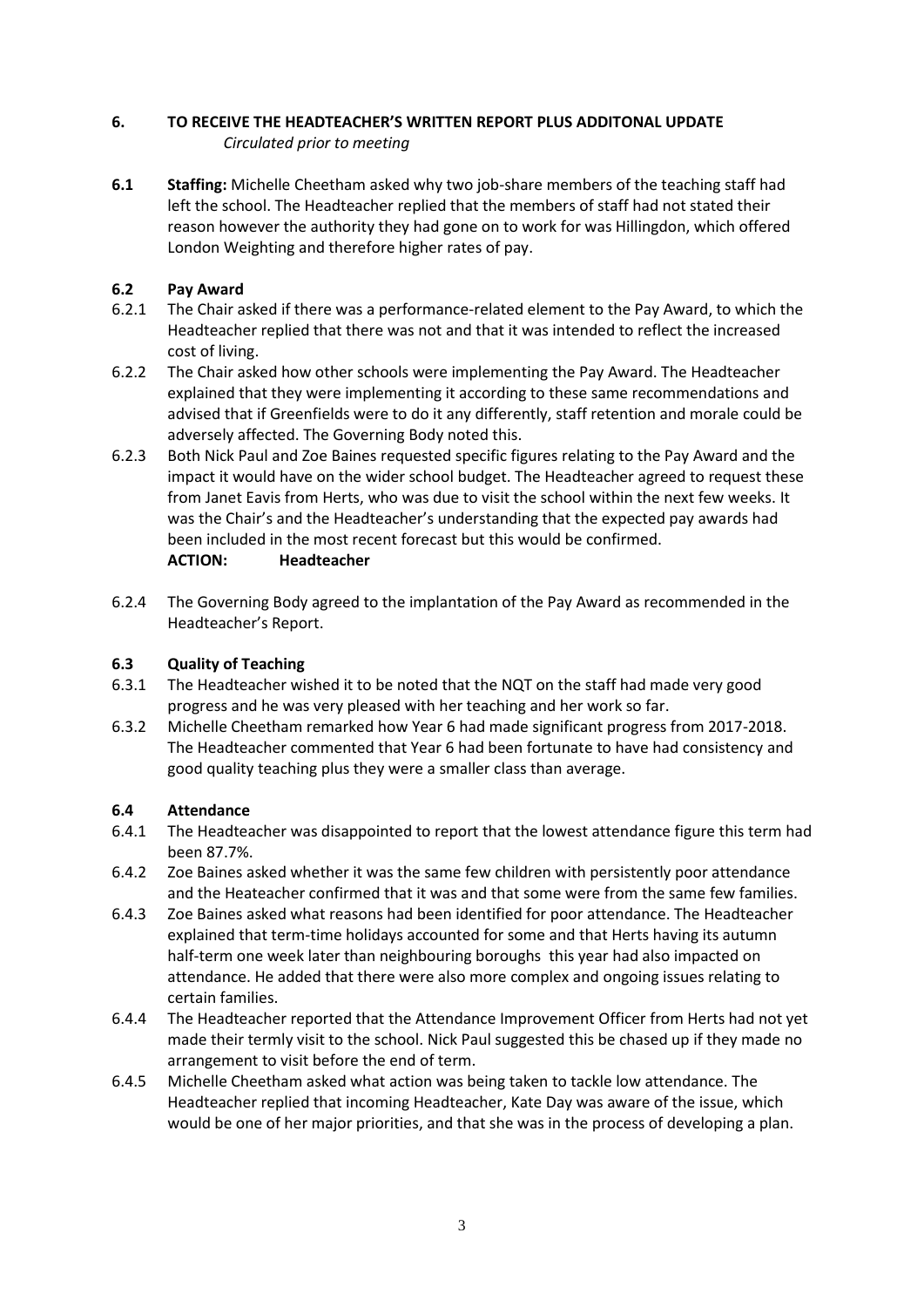## **6.5 Behaviour**

- 6.5.1 The Headteacher reported that issues with behaviour were ongoing and that incoming Headteacher Kate Day was aware.
- 6.5.2 The Chair asked the Headteacher what outcomes he hoped for the five children whose behaviour was causing particular concern by September 2019. The Headteacher replied that he hoped that that three would be reallocated to schools that would be better able to meet their needs, one might move to alternative provision and the other was in fact expected to improve significantly, in which case they could remain at Greenfields.
- 6.5.3 Nick Paul asked what strategies were in place for the child who had been excluded four times. The Headteacher explained that there was a plan for the child, including a reduced timetable and the possibility of teaching the child off-site, and that the school was working with the child's carers.

## **6.6 PTA (FOGS)**

- 6.6.1 In answer to Zoe Baines's question on how PTA priorities set, Joanne Evans clarified that the teaching staff help set the objective.
- 6.6.2 At the suggestion of Michelle Cheetham, the Headteacher agreed to invite the Chair of the PTA to attend a future Governing Body meeting. **ACTION: Headteacher**

## **7. UPDATE ON FINANCE, INCLUDING HERTS FINANCIAL SUSTAINABILITY WORKSHOPS FEEDBACK**

**7.1 Janet Eavis:** The Headteacher reported that Janet Eavis from Herts would be coming to the school on Friday  $7<sup>th</sup>$  December and would clarify the impact of the Pay Award on the school's budget, which would be reported back to the Governing Body *(see Item* **6.2.3***)*.

## **7.2 Herts Financial Sustainability Workshops feedback**

- 7.2.1 The Chair reported that there had been two events; one attended by Headteacher, Chair, Joanne Evans and the other attended by Chair, Joanne Evans and Kate Day. All agreed that the second of these was more useful and focused.
- 7.2.2 The Chair reported that consultants and specialists from Herts gave advice on raising money and controlling costs and there was also insight into the practices of other schools regarding financial sustainability.
- 7.2.3 The Chair explained that what had been learned at these workshops would be put into practice in setting the budget, making the school more attractive to the community (which imminent improvement and modernisation would help with – *see Item* **8.2**), engaging in outreach work, utilising social media, building on the school's relationships with parents and carers and generally raising its profile in a positive way.

## **8. UPDATE ON PREMISES**

## **8.1 LED lights**

8.1.1 The Chair reported that the whole school had now been fitted with LED lights, which were expected to make savings of around 60% on lighting power as well as eliminating various performance and safety issues (fluorescent lights not working, buzzing, flickering, exposed glass tubes, discoloured / distorted diffusers)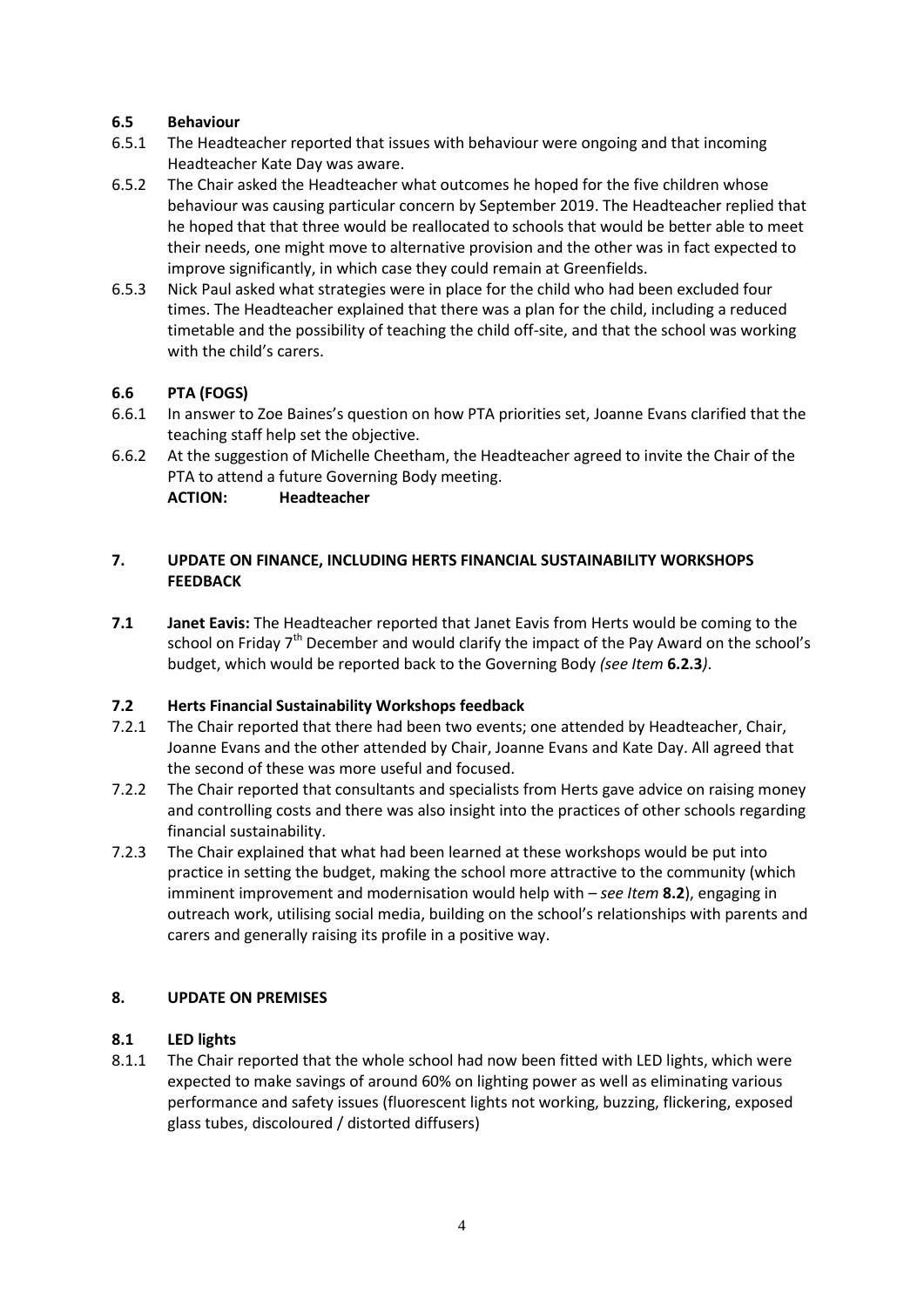8.1.2 The approval letter from Salix for funding had been circulated prior to the meeting. The Chair explained that the school would repay the interest-free loan over a period of five years, with the first payment to be taken in April 2019.

## **8.2 Capital bids for replacing boiler(s) plus windows and doors**

- 8.2.1 The Chair reported that the following two major capital funding bids had been recommended for approval by Herts CC:
	- Replacement of the boilers (heating and hot water) contractors and surveyors are due at the school in April 2019 and the main disruptive part of the work (piping and control system replacement) would need to take place during the 2019 summer holidays
	- The complete replacement of the windows and doors. This project is expected to be at least partly executed with the school in operation, requiring sequential relocation of classes into the assembly hall for about a week
- 8.2.3 The Governing Body congratulated the Chair on this successful result and thanked him for the work he had done on submitting these bids.

## **9. SAFEGUARDING**

## **9.1 Health and Safety, Security**

- 9.1.1 The Chair confirmed that the main issues identified during Health and Safety walkabouts he had made with John Burt had now been, or will soon be, resolved, especially as many related to windows, doors (e.g. lack of hinge protection) and lighting.
- 9.1.2 The Chair added that the "Coal Hole" storage space had now been cleared out and made safe for use.
- 9.1.3 Post-meeting note: the school was visited by James Ottery, Health and Safety Manager, HCC, on 27<sup>th</sup> November 2018. This visit related to previous correspondence about the security concerns, reported during several HfL reviews, in terms of both the site perimeter and the building. He was accompanied by John Burt.

Mr Ottery made the following recommendations in a subsequent email:

*1. Lock the rear gate properly during the school day; this will need to be managed manually and opened up at beginning/ end of school day etc.*

*2. Review supervision levels when pupils are using external areas ensure these are appropriate for the layout of the site and the play areas. (It's sometimes helpful to mark expected locations for supervisors on an external plan). Identify any blind spots due to walls, trees, bushes, play equipment, etc.*

*3. Lack of direct view of the main door from the office. School to explore feasibility of relocation of office / internal remodelling. This has been considered previously and would involve relocation to where the adult toilets are currently. An office here with window for reception would improve security / surveillance; Staff and location of office would be clearly visible on entry (whilst this is signed on entry visitors can easily circulate around the school). Clarify if there are any issues in this with Historic England due to listed status*

*4. Obtain costings for internal fencing from the main pedestrian gate to segregate visitors from existing free access around the school and the playground. This could be easily done with minimal ground work / loss of play space; height and style of internal fencing is a decision for the school.*

*5. Vehicle gate left open; reminder to staff and visitors to close gate on leaving / entering. In the longer term consider the use of automated electronic gates to control entry.*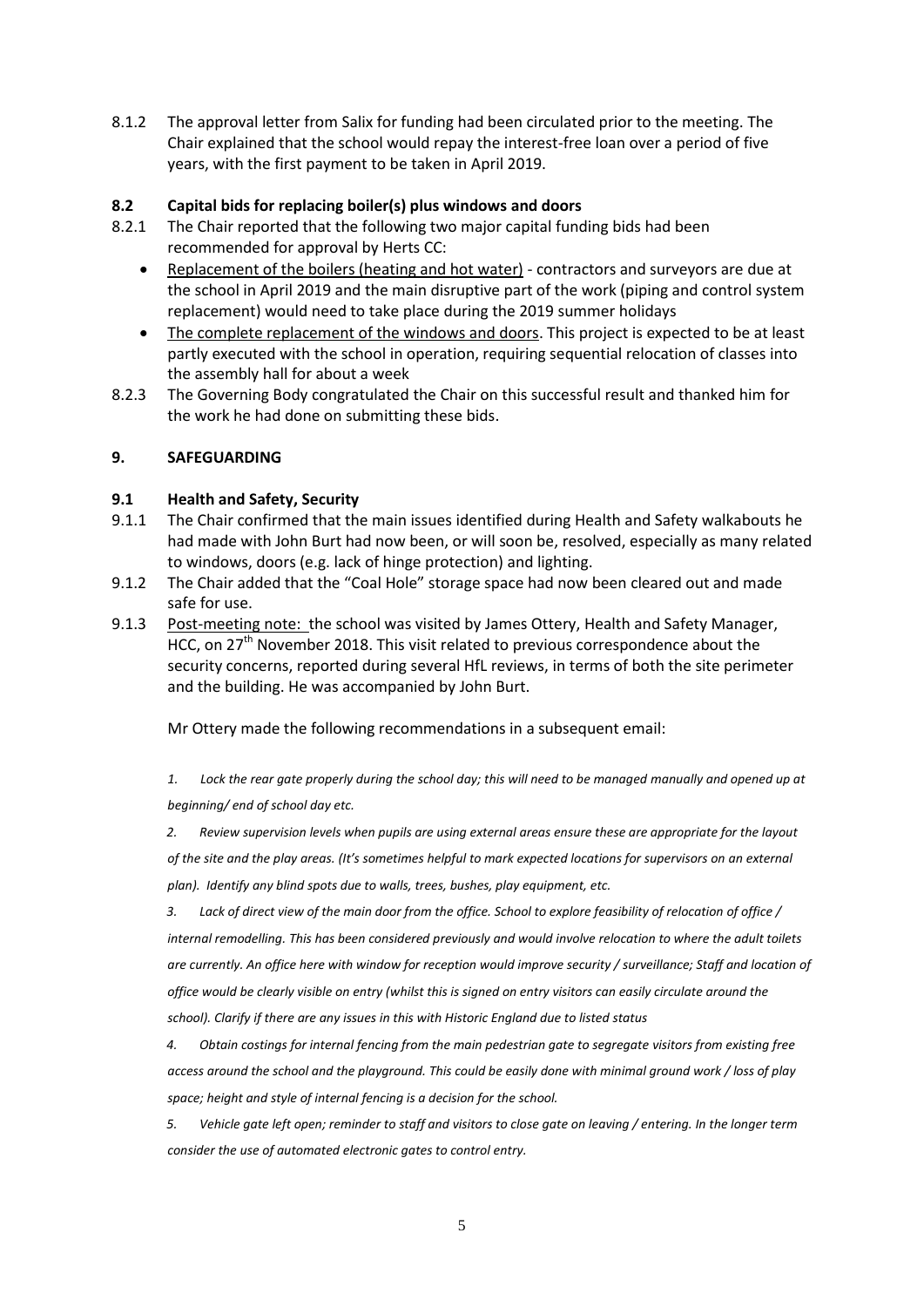The first recommendation, that the rear pedestrian gate should be kept locked throughout the day between 9am and 3pm, was implemented by the school, effective the following week.

Regarding the  $5<sup>th</sup>$  recommendation, the Harling quotation for automated gates for the vehicle entry, previously shared with the GB, was around £10,000. The Chair undertook to obtain additional quotations so that the GB and the new Headteacher can review the viability of this project in the New Year. (The Chair does not believe it is practicable to expect staff and visitors to open and close the vehicle gates manually because they are heavy and difficult to operate due to the support posts having moved). **ACTION: Chair**

**9.2 Keeping Children Safe in Education:** Niall McManus underlined the importance of school staff having read and understood the 2018 Department of Education document 'Keeping Children Safe in Education', explaining that the dissemination to staff of this document had been identified as extremely important during Northwood School's recent Ofsted inspection.

## **10. REPORT BACK ON GOVERNORS' TRAINING AND VISITS TO THE SCHOOL**

- **10.1 Herts for Learning online training log:** The Chair circulated a printout of his Herts for Learning training log in order to demonstrate this tracking facility available via the website.
- **10.2 Herts for Learning training information/updates:** All Governors and Associate Members are confirmed that they were receiving Herts for Learning Governor training information and updates to their email addresses.

#### **10.3 Greenfields Governors' training log**

10.3.1 Michelle Cheetham agreed to circulate the log she was keeping of training completed by governors and encouraged governors to select courses in order to expand their skills sets or enable them to undertake specific duties for the Governing Body, e.g. Headteachers' Performance Management.

#### **ACTION: Michelle Cheetham**

- 10.3.2 Michelle reminded all Governors to notify her when they had completed training of any kind related to their duties on the Governing Body.
- **10.4 Governor visits:** The Headteacher encouraged governors to visit and walk about the school at least once per term.

#### **11. ANY OTHER BUSINESS**

#### **11.1 Pirate ship for Nursery playground**

- 11.1.1 Kim May reported that she was raising funds via the Sports Council for equipment for the Nursery playground and that she was waiting for Key Stage 1 playground brochures plus costings and also advice regarding appropriate safe surfacing around the equipment.
- 11.1.2 Kim explained that she would also be looking into securing funding from other sources plus she would request a visit to Bushey and Oxhey School to see their pirate ship.
- 11.1.3 The Chair agreed to assist in researching options **ACTION: Chair / Kim May**